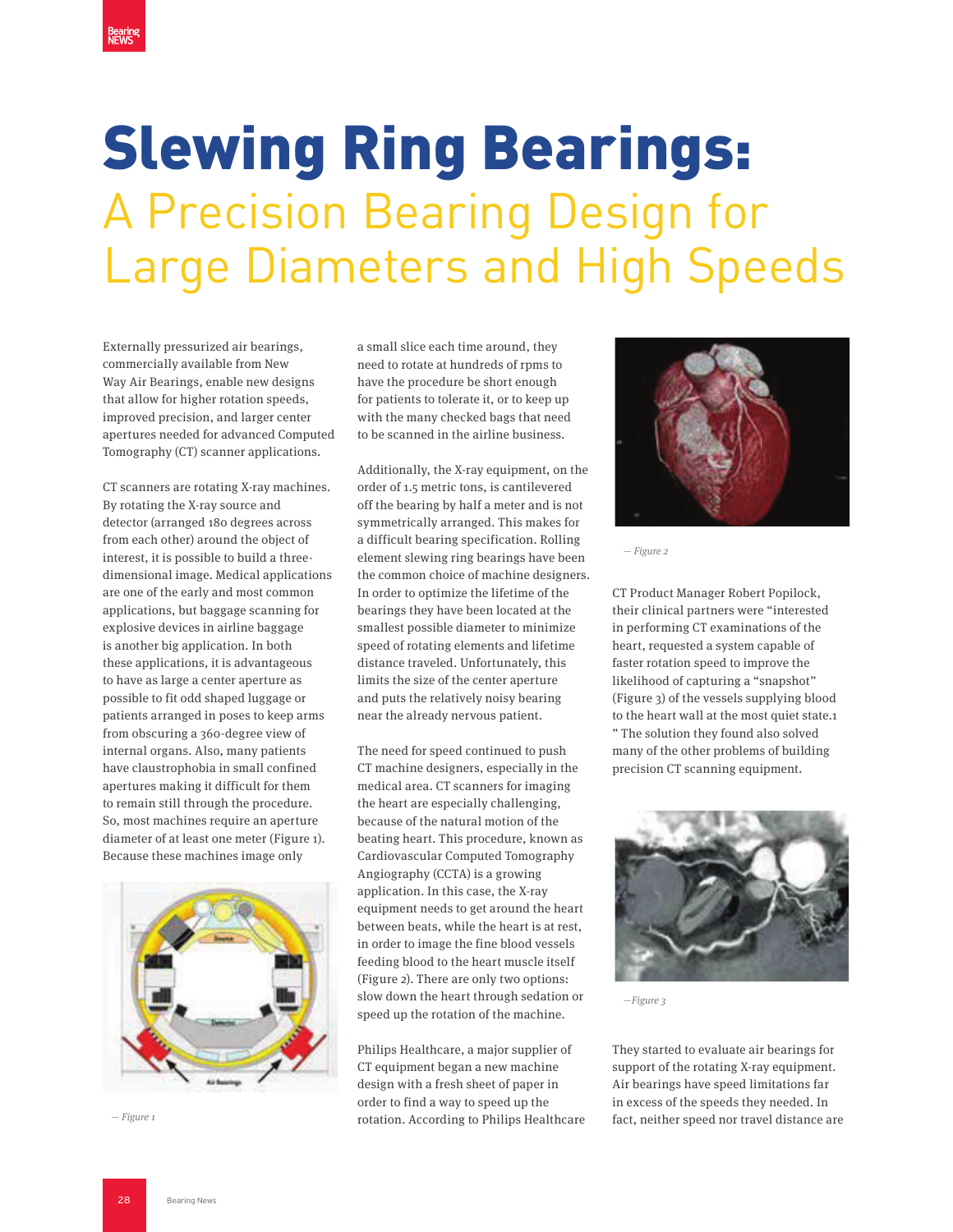factors of wear in an air bearing system, thus improving reliability and reducing the cost of ownership for their customers. Still, there were more advantages; there was no need for periodic oil lubrication, no oil contamination of other system components, and no smell from the warm oil. The air bearing was entirely silent and could be located at the perimeter of a much larger ring. This avoids the sound and vibration of the 1-meter rolling bearing at over 200rpm carrying the 1.5 tons of equipment only inches from the patients face and increasing their heart rate. The air bearings were able to support a 1.68-meter diameter race at the perimeter, well away from the patient and at 220rpm giving 1 rotation every .27 seconds. This was fast enough to image the whole heart during a resting phase and met the requirements of the project.

During the development phase of the machine, a fully loaded 2m diameter race was spun at 500rpm successfully. This is in excess of 50m/s at the bearing and resulted in a revolution every .12

test. This proved out the lubricity and non-scoring nature of the porous carbon air bearing faces provided by New Way Air Bearings and was an important confidence builder for Philips Healthcare.

Still, there are more advantages to air bearing systems, one being increasing the resolution of the system over the rolling element bearings. This became apparent during the measuring of the precision of the axis of rotation. Axis of rotation metrology is defined in the standards under ASME B89.3 4-1958 ("Axes of Rotation, Methods for Specifying and Testing") and ISO-230-7 ("Geometric Accuracy of Axes of Rotation"). These are the standards used to qualify the likes of roundness measuring machines and precision machine tool spindles. Targets are mounted on the rotating part and precision sensors (usually capacitance probes) are used to measure axial and radial displacements (Figure 4). Although both the air bearing and rolling element systems have error motion, rolling element systems have relatively high



—Figure 4

seconds. This speed though exceeded the centrifugal force that the sensitive X-ray source can withstand and was faster than needed. But the bearings were no longer limiting the machines performance.

The bearings were also crash tested during this development phase. At 300rpm the air supply was turned off intentionally, letting the fully loaded 2-meter diameter rotor land on the bearings without air supply and come to a stop from Coulomb friction. This was done not once, but 100 times. After this endurance test, the air bearings still operated as they had prior to the

asynchronous errors. These are errors that are different every time around and result from the fact that rolling element bearings have more than one rotating component. For instance, the rotating race is not perfect, neither are all the rollers and because they precess in the outer race with different frequencies they are in a different relative position each time around. "This results in asynchronous errors that, by example in other applications, are associated with surface finish limitations in single point turning or roundness errors when grinding large gears that only rotate a few times.2" In CT scanning using rolling bearings, the

issue is that at a given speed the source and detector are in a slightly different place relative to the patient in each rotation. The air bearing system though has only one rotating bearing element. So, although there are synchronous errors, these errors are the same each time around and based on the shape of the rotating race, at least the source and the detector are in the same place each time around relative to the patient. This improves the image resolution capability of the air bearing system.

This conversation about precision leads to other cost and bearing life issues. Large roller bearings or slewing bearings require a continuous and precise mounting surface on the stator to receive (and since nothing is perfect elasticity average) the mounting of the precision machined stator side of the bearing. The same precision surface is required on the rotating component being supported that bolts to the rotating bearing race. Machining inaccuracies in any of these surfaces can cause huge increases in the Hertzian contact stress of the rolling elements and raceways.

Precision surfaces on large components are both a cost and supply chain issue, but the issue does not end there. There is a tension between the desires of light weight and high precision. A medical scanner cannot be designed with the stiffness and mass of a metal cutting machine tool, it would fall though a hospital floor, so when a medical scanner stator is machined on a vertical axis machine tool it may be near perfect, but stand it up in its horizontal axis operating condition and that precision surface may well change, mount the rotating component and 1.5 tons of asymmetric mass off that precision surface and the surface will certainly change, now spin that mass at over 200rpm and it will make the bearing races oval instead of round, splaying them open on the cantilevered mass side. This exacerbates the asynchronous precision issue discussed above and causes the bearing manufacture to build in more "safety factors" and cost to avoid premature failures. When we consider the air bearing alternative employed by Philips